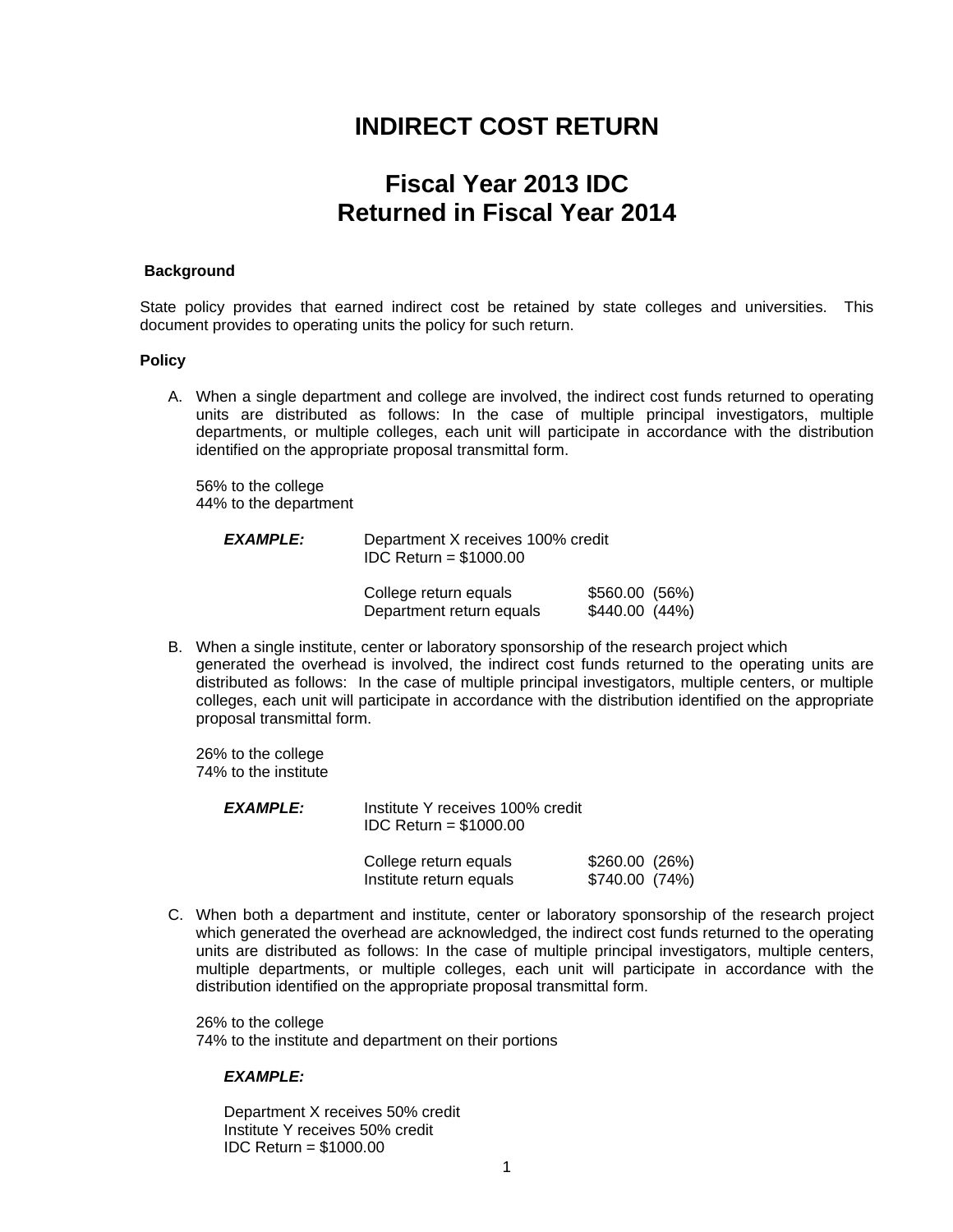| Department portion - \$500.00 |                | Institute Portion - \$500.00 |                |
|-------------------------------|----------------|------------------------------|----------------|
| College return $=$            | \$130.00 (26%) | College return $=$           | \$130.00 (26%) |
| Department return $=$         | \$370.00 (74%) | Institute return $=$         | \$370.00 (74%) |

 Records of earned indirect costs and distribution thereof will be made annually by the Research Information Center. No annual distributions will be made of amounts under \$100.00; if such instances occur, those funds will be placed in the account(s) of the next higher unit.

### **CALCULATE THE AMOUNT THE ACCOUNT GENERATES**

| <b>RETURN TO GENERATING UNITS</b>                                                                                                                     | $=$ (\$9,603,615)<br>or 55.863% of Balance for Distribution                    |
|-------------------------------------------------------------------------------------------------------------------------------------------------------|--------------------------------------------------------------------------------|
| Infrastructure Overhead<br>Annual Bad Debt Reserve<br>Annual Distribution to Central Initiatives Fund<br>Annual Distribution to CORE Facility Support | $=$ (\$1,238,909)<br>$=$ (\$ 640,900)<br>$=$ (\$5,182,136)<br>$=$ (\$ 525,874) |
| <b>BALANCE FOR DISTRIBUTION</b>                                                                                                                       | $= $17,191,434$                                                                |
| <b>Bad Debt Payment</b>                                                                                                                               | $=$ (\$1,120,000)                                                              |
| Total Indirect Cost Recovered in FY2013                                                                                                               | $=$ \$18,311,434                                                               |

## **CALCULATE THE ACCOUNT CREDIT SPLITS**

Each proposal is logged into the Division of Research database. At that time, the data input operators inspect the Proposal Transmittal Form for credit splits. Each Principal Investigator as well as each academic unit participating in the project is logged into the system. For example, if Dr. Smith is working on a project in ME and EE, then two records will be generated; one record listing Dr. Smith in ME and one record listing Dr. Smith in EE. If Dr. Smith is devoting equal time in both departments, then the amount being returned at the academic level will be 50/50. From the above calculation, ME will receive 50% of the Amount Returned per Account and so will EE.

### **CALCULATE THE AMOUNT RETURNED**

If the academic unit is not an institute or center, then the amount returned per college/department is as follows:

 56% to the college 44% to the department

If only an institute or center is involved, then the allocation is as follows:

 26% to the college 74% to the institute

If a department and an institute or center are involved, then the allocation is as follows:

26% to the college